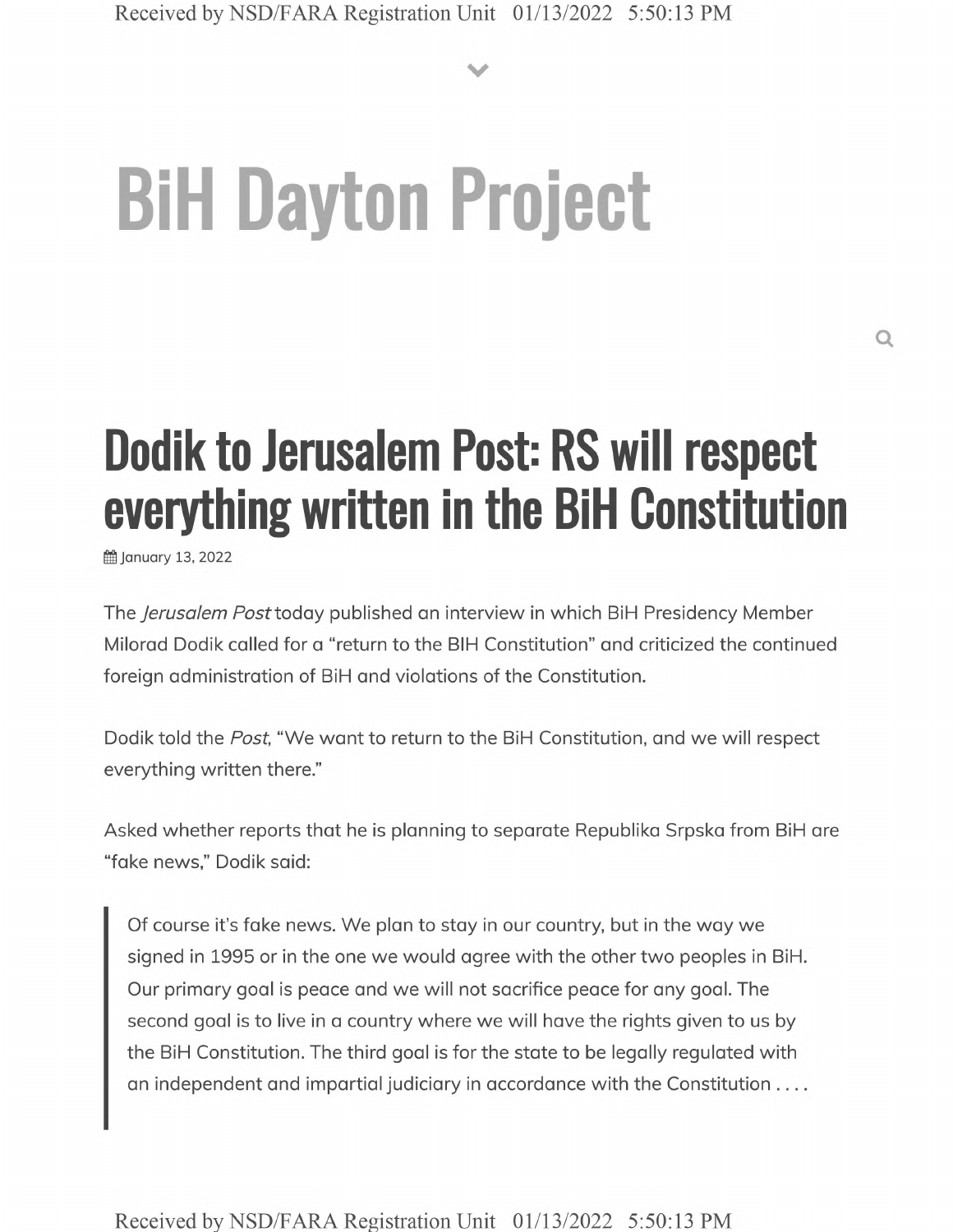Received by NSD/FARA Registration Unit 01/13/2022 5:50:13 PM

Read more here.

« Cvijanovic: With sincere dialogue, "Serbs, Croats, Bosniaks and other citizens can have a good life together" - SRNA

#### **RELATED POSTS**



**Cvijanovic: With sincere dialogue, "Serbs, Croats, Bosniaks and other citizens can have a good life together" - SRNA**

**<u></u>i** January 12, 2022



#### **Covic: Intensive talks on Election Law next week - N1 曲 January 12, 2022**

Received by NSD/FARA Registration Unit 01/13/2022 5:50:13 PM